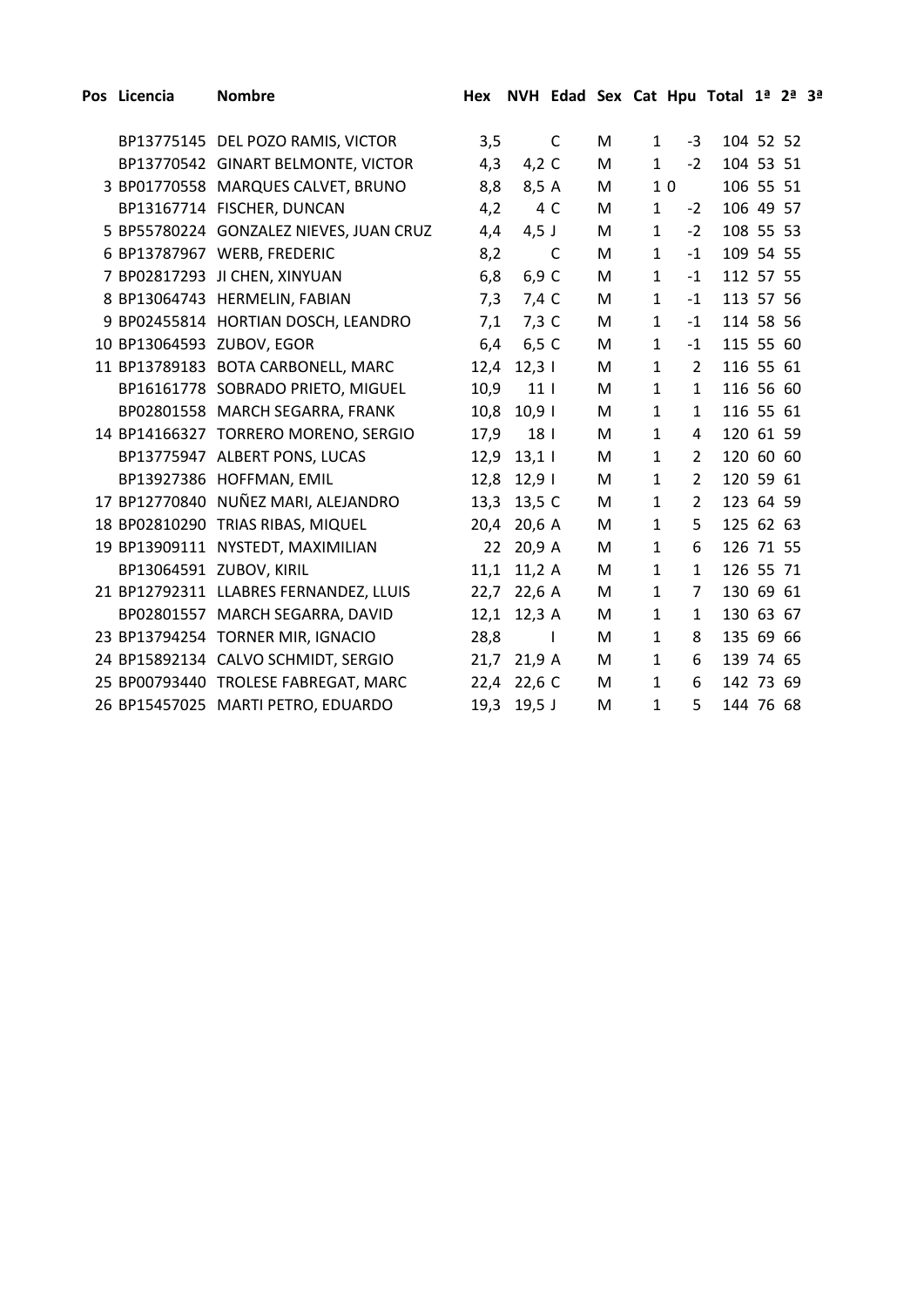

INDIVIDUAL - Medalplay (Recorrido: P&P) FECHA: 22/04/2018 CODIGO: BP1818100

## Clasificación Scratch Femenina Acumulada (ASC: 0) 2ªVuelta

|    | <b>POS JUGADOR</b>            | <b>CLUB</b>         | <b>HEX</b> | . NVH NIV |   | <b>S7</b> | <b>Cat Hpu</b> |    | 1 <sup>a</sup> | 2 <sup>a</sup> | 3 <sup>a</sup> | $\mathbf{A}^{\mathbf{a}}$ | τοτ |
|----|-------------------------------|---------------------|------------|-----------|---|-----------|----------------|----|----------------|----------------|----------------|---------------------------|-----|
|    |                               |                     |            |           |   |           |                |    |                |                |                |                           |     |
|    | <b>FISCHER, JORDAN</b>        | <b>SON MUNTANER</b> | 4.5        | 4.2       |   | F         |                | -1 | 50             | 55             |                |                           | 105 |
|    | 2 LOPEZ ORTEGA, LUCIA         | <b>SON SERVERA</b>  | 3,1        |           | С | F         |                | -1 | 53             | 53             |                |                           | 106 |
|    | 3 ALCIBIADE BENNASAR, YLENIA  | <b>SON SERVERA</b>  | 5.3        | 5.5       | C | F         |                | 0  | 64             | 57             |                |                           | 121 |
|    | 4 CASTILLO MELIA, ESTELA      | <b>ANDRATX</b>      | 15.1       | 15.2      |   | F.        |                | 5  | 65             | -61            |                |                           | 126 |
|    | 5 MAS LITTEN, LLUCIA          | VALL D OR           | 17.5       |           | A | F         |                | 6  | 65             | 67             |                |                           | 132 |
| 6. | NICOLAU BARTEL, MIREYA        | <b>ALCANADA</b>     | 16.6       | 16,8      | A | F         |                | 6  | 67             | 67             |                |                           | 134 |
|    | LOPEZ ORTEGA, MARTA           | <b>SON SERVERA</b>  | 15.1       | 15.3      |   | F.        |                | 5  | 74             | 67             |                |                           | 141 |
| 8. | BORTOLOTTI DEL REINO, CHIAR   | <b>SON SERVERA</b>  | 22.5       | 22.7      |   | F         |                | 9  | 74             | 70             |                |                           | 144 |
|    | 9 BORTOLOTTI DEL REINO, CLAUD | <b>SON SERVERA</b>  | 35,5       |           | A | F         |                | 16 | 104            | 95             |                |                           | 199 |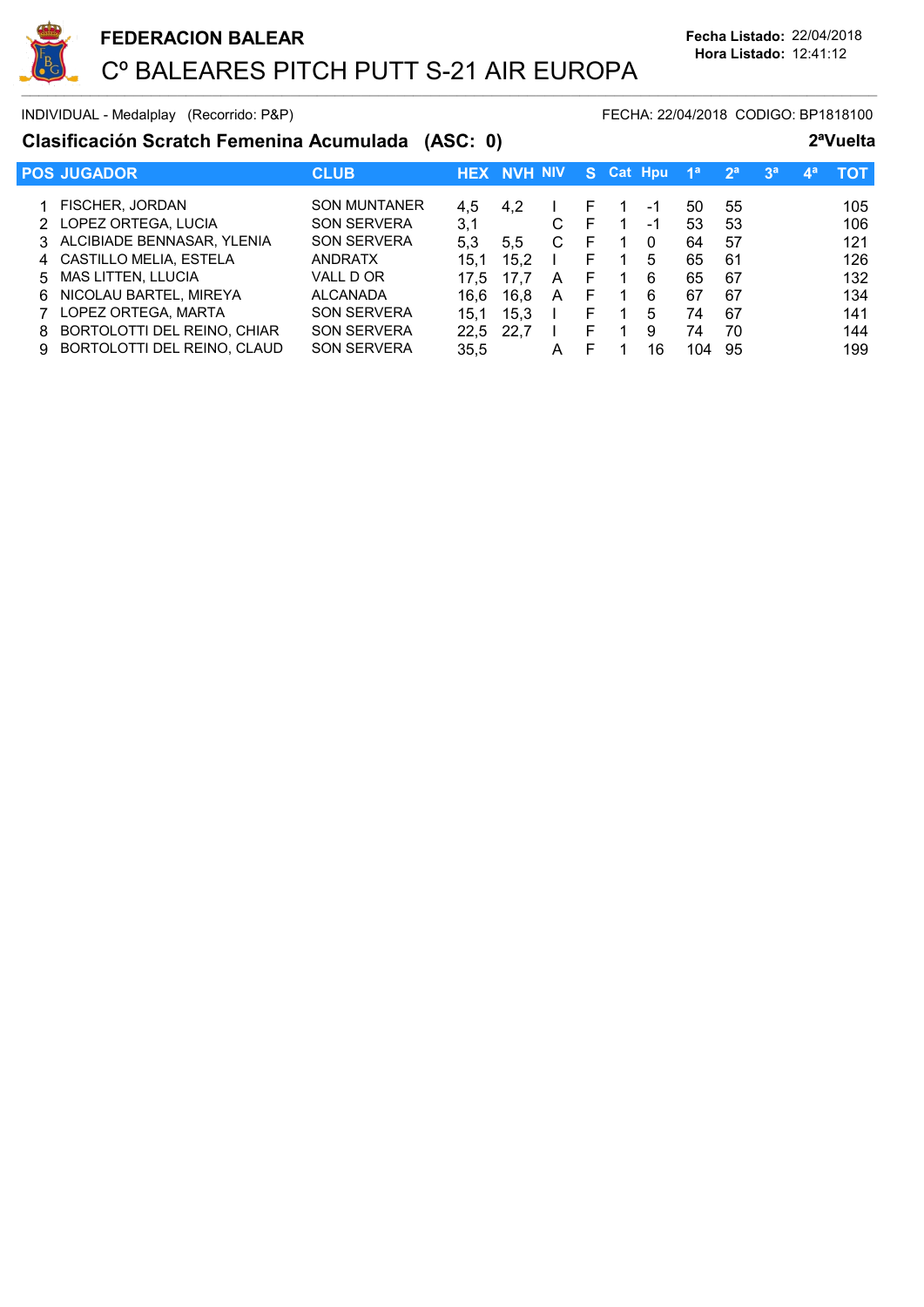

INDIVIDUAL - Medalplay (Recorrido: P&P) FECHA: 22/04/2018 CODIGO: BP1818100

## CLASIFICACION HANDICAP MASCULINA (ASC: 0) 2<sup>a</sup>Vuelta

|    | <b>POS JUGADOR</b>             | <b>CLUB</b>         | <b>HEX</b> | <b>NVH NIV</b> |   | S. |   | Cat Hpu        | 1 <sup>a</sup> | 2 <sup>a</sup> | 3 <sup>a</sup> | 4 <sup>a</sup> | <b>TOT</b> |
|----|--------------------------------|---------------------|------------|----------------|---|----|---|----------------|----------------|----------------|----------------|----------------|------------|
|    | MARQUES CALVET, BRUNO          | <b>SON VIDA</b>     | 8,8        | 8,5            | A | м  |   | 0              | 55             | 51             |                |                | 106        |
| 2  | <b>GINART BELMONTE, VICTOR</b> | <b>SON MUNTANER</b> | 4,3        | 4,2            | C | M  | 1 | $-2$           | 55             | 53             |                |                | 108        |
| 3  | DEL POZO RAMIS, VICTOR         | <b>SON MUNTANER</b> | 3,5        |                | C | M  | 1 | $-3$           | 55             | 55             |                |                | 110        |
|    | FISCHER, DUNCAN                | <b>SON MUNTANER</b> | 4,2        | 4,0            | C | M  |   | $-2$           | 51             | 59             |                |                | 110        |
| 5  | <b>WERB, FREDERIC</b>          | <b>SON MUNTANER</b> | 8,2        |                | С | M  |   | $-1$           | 55             | 56             |                |                | 111        |
| 6  | GONZALEZ NIEVES, JUAN CRUZ     | <b>PULA</b>         | 4,4        | 4,5            | J | M  |   | $-2$           | 57             | 55             |                |                | 112        |
|    | <b>BOTA CARBONELL, MARC</b>    | <b>SON MUNTANER</b> | 12,4       | 12,3           |   | M  |   | $\overline{2}$ | 53             | 59             |                |                | 112        |
|    | TORRERO MORENO, SERGIO         | <b>ANDRATX</b>      | 17,9       | 18,0           |   | M  |   | $\overline{4}$ | 57             | 55             |                |                | 112        |
| 9  | JI CHEN, XINYUAN               | <b>SON SERVERA</b>  | 6,8        | 6,9            | C | M  |   | $-1$           | 58             | 56             |                |                | 114        |
|    | SOBRADO PRIETO, MIGUEL         | <b>MAIORIS</b>      | 10,9       | 11,0           |   | M  |   | 1              | 55             | 59             |                |                | 114        |
|    | <b>MARCH SEGARRA, FRANK</b>    | <b>SON SERVERA</b>  | 10,8       | 10,9           |   | M  |   | 1              | 54             | 60             |                |                | 114        |
|    | NYSTEDT, MAXIMILIAN            | <b>SON MUNTANER</b> | 22,0       | 20,9           | A | M  |   | 6              | 65             | 49             |                |                | 114        |
| 13 | <b>HERMELIN, FABIAN</b>        | <b>SON MUNTANER</b> | 7,3        | 7,4            | С | M  |   | $-1$           | 58             | 57             |                |                | 115        |
|    | <b>TRIAS RIBAS, MIQUEL</b>     | <b>SON SERVERA</b>  | 20,4       | 20,6           | A | M  |   | 5              | 57             | 58             |                |                | 115        |
| 15 | <b>HORTIAN DOSCH, LEANDRO</b>  | <b>SON SERVERA</b>  | 7,1        | 7,3            | C | M  |   | $-1$           | 59             | 57             |                |                | 116        |
|    | ALBERT PONS, LUCAS             | <b>SON MUNTANER</b> | 12,9       | 13,1           |   | M  |   | $\overline{2}$ | 58             | 58             |                |                | 116        |
|    | HOFFMAN, EMIL                  | <b>SON MUNTANER</b> | 12,8       | 12,9           |   | M  |   | $\overline{2}$ | 57             | 59             |                |                | 116        |
|    | LLABRES FERNANDEZ, LLUIS       | <b>SON ANTEM</b>    | 22,7       | 22,6           | A | M  |   | $\overline{7}$ | 62             | 54             |                |                | 116        |
| 19 | ZUBOV, EGOR                    | <b>SON MUNTANER</b> | 6,4        | 6, 5           | C | M  |   | $-1$           | 56             | 61             |                |                | 117        |
| 20 | NUÑEZ MARI, ALEJANDRO          | <b>SON ANTEM</b>    | 13,3       | 13,5           | C | M  |   | $\overline{2}$ | 62             | 57             |                |                | 119        |
|    | TORNER MIR, IGNACIO            | <b>SON MUNTANER</b> | 28,8       |                |   | M  |   | 8              | 61             | 58             |                |                | 119        |
| 22 | ZUBOV, KIRIL                   | <b>SON MUNTANER</b> | 11,1       | 11.2           | A | M  |   | 1              | 54             | 70             |                |                | 124        |
| 23 | CALVO SCHMIDT, SERGIO          | <b>MALL PUNTIRO</b> | 21,7       | 21,9           | A | M  |   | 6              | 68             | 59             |                |                | 127        |
| 24 | MARCH SEGARRA, DAVID           | <b>SON SERVERA</b>  | 12,1       | 12,3           | A | M  | 1 | 1              | 62             | 66             |                |                | 128        |
| 25 | <b>TROLESE FABREGAT, MARC</b>  | FEDERACIÓN BALE     | 22,4       | 22,6           | C | M  |   | 6              | 67             | 63             |                |                | 130        |
| 26 | MARTI PETRO, EDUARDO           | <b>MALL PUNTIRO</b> | 19,3       | 19,5           | J | M  |   | 5              | 71             | 63             |                |                | 134        |